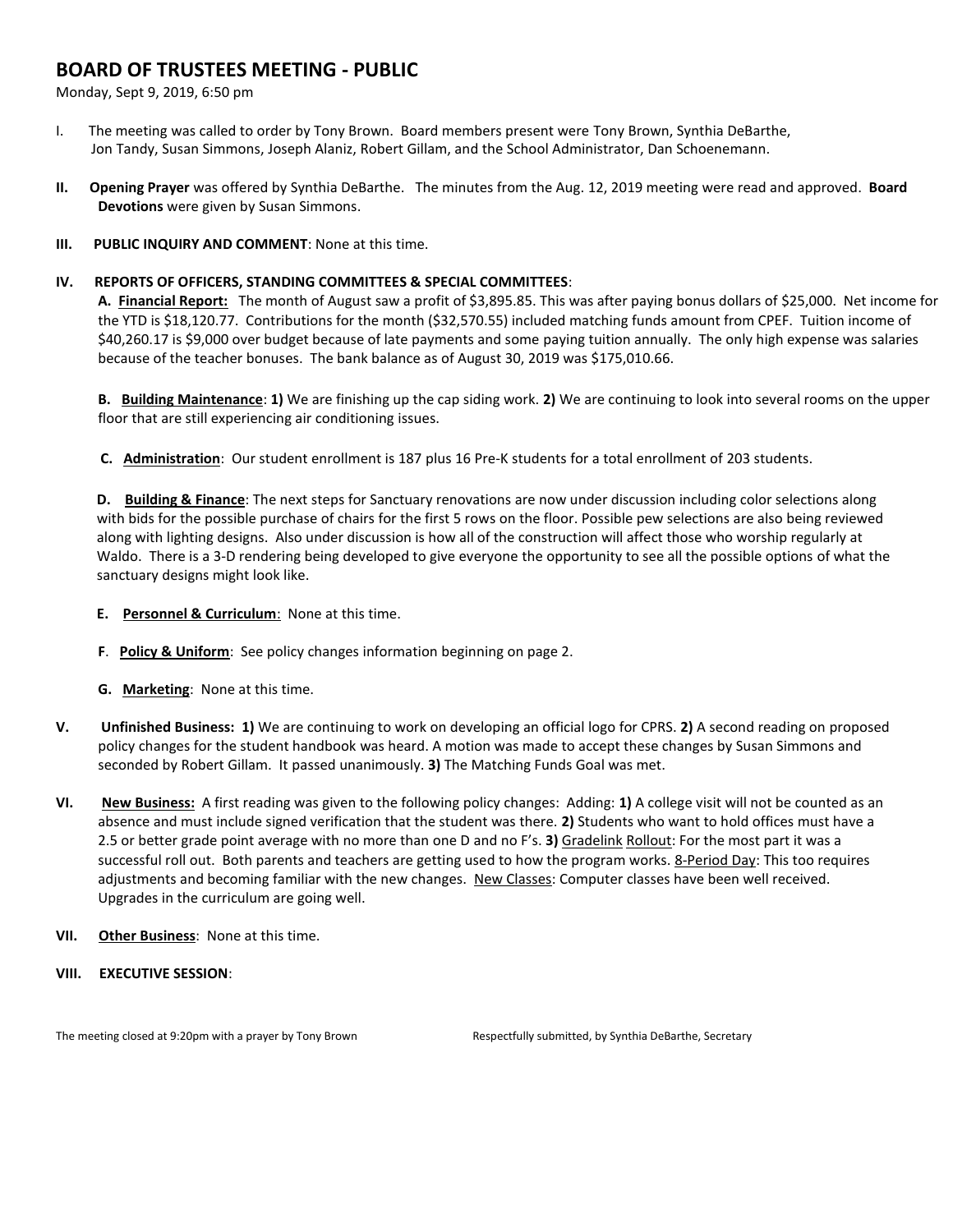# **Policy Changes**

#### **page 14 Current:** *ABSENCES*

Many off-campus scholarships and programs (MPI, Summit Tech, Herndon, A+ Program, **\*** etc.) require a minimum attendance percentage in order for a student to be eligible and accepted. Attendance is a strong character-building quality that we want to strive to develop at Center Place Restoration School. It is important that a student be regular in attendance to gain the most from school. A student may not participate in school activities on a day when he or she is not in attendance unless in compliance with the extracurricular rules for that activity, or unless administrative approval is given.

**Proposed: \*ADD:** Fort Osage Career Center,

#### **page 16 Current:** *MAKEUP WORK*

All work that was assigned prior to the date(s) of absence will be due on the first day a student returns to school.

Students who have an excused absence have one day for each day missed to turn in all work that was assigned during the absent period. For instance, if a student misses Monday and Tuesday (two days) and returns on Wednesday, he/she has Wednesday and Thursday (two days) to complete the work assigned during the absence, with those assignments due on Friday.

Students who have an *unexcused* absence are required to turn in all work that as assigned during the absent period on the day after their return. For instance, if a student misses Monday and Tuesday (two days) and returns on Wednesday, all work assigned during the absence is due on Thursday.

Remember, it is the student's responsibility to talk with the teacher regarding making up work from absences. In the elementary grades, we ask parents to work with the teachers.

**Proposed: \*ADDa new paragraph at end of section:** Parents are expected to check the CPRS school information system, Gradelink, for information and details concerning homework assignments and due dates. Failure to turn in the homework at the designated time will result in no credit given.

#### **page 19 Current:** *COMPUTER USE*

There are strict rules regarding use of the school computers. Rules are posted in the computer rooms and library. Any student who wishes to print from a disk or flash drive must have the computer instructor check for viruses and give approval for use. Failure to have the disk or flash drive cleared in advance may result in demerits for disregarding instruction. If a virus is introduced from the use of a disk flash drive, demerits may be issued for vandalism.

**Proposed: Change:** Any student who wishes to print from a **disk or** flash drive **\*or any mobile device**, must have the computer instructor check for viruses and give approval for use.

**\*ADD a new paragraph at end of section:** Students must adhere to the Chromebook rules as posted in the classroom and contained in the Chromebook student contract. Chromebooks will be used in the assigned classrooms and are NOT to be removed from the assigned classrooms or the building.

#### **page 20 Current:** *PARTICIPATION IN EXTRACURRICULAR ACTIVITIES*

Students may not have more than one D and no F in any subject in order to participate in athletics or other extracurricular activities. Students may still participate in practices or rehearsals while they are ineligible for games and performances.

Students will not be considered ineligible if a class in which they have an unsatisfactory grade does not afford them the opportunity to raise the grade within the next week.

If a student accumulates more than five demerits in a week, he or she is ineligible to participate in extracurricular activities for the following week. If a student accumulates 25 or more demerits for the year, he or she is ineligible to participate in extracurricular activities until the total drops below 25.

**Proposed\*ADD a new paragraph at end of section:** Students participating in drama productions will have their eligibility checked only *BEFORE* play practice begins.

## **page 24 Current:** *MOTOR VEHICLES*

Students are not allowed to sit in vehicles on the premises before or after school, during the school day, or at any school function. A student must secure permission from the teacher and the office before going to his or her vehicle during the school day.

Any erratic driving observed on or near school grounds or at CPRS activities will forfeit the student's rights for driving to and from school.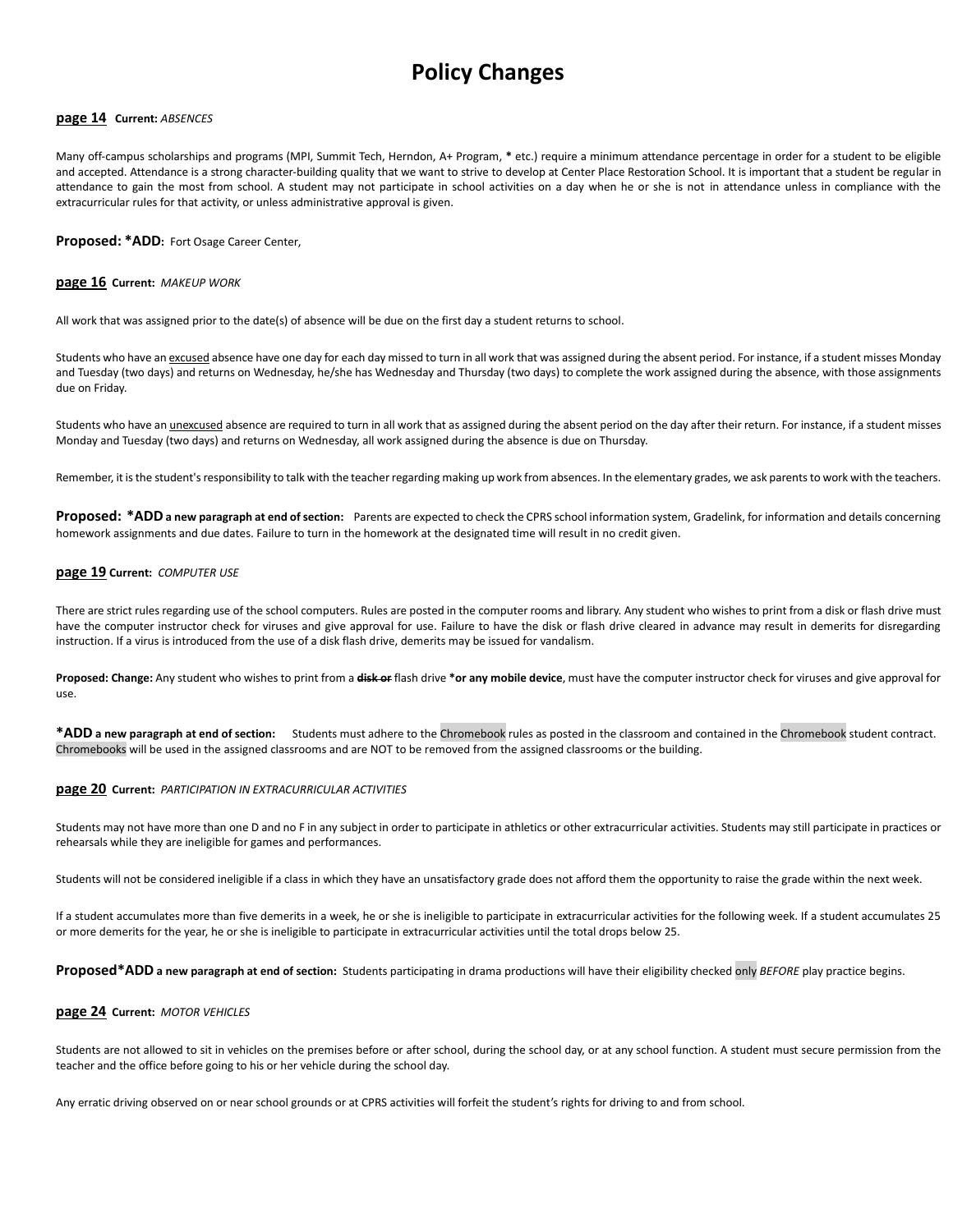## **Proposed: Underline & Capitalize:** ... permission from the teacher AND the office...

#### **\*ADD a new sentence at end of first paragraph:** Students must exit and enter only through the front doors during the school day.

#### **page 27 Current:** *SPONSORED PARTIES*

There will be no planned or surprise classroom parties, except those approved by the administration. Students are not to bring treats to school without prior approval by the administration.

#### **Proposed: Drop at end of second paragraph:** …by the administration.

#### **page 28 Current:** *PHYSICAL RELATIONSHIPS/ACTIVITY*

Sexual abstinence will be taught, as contained in the Scriptures, as an ongoing principle of CPRS. Inappropriate physical contact is unacceptable behavior on school property, at any school function, or extracurricular activity.

Any student who is proven to be sexually active and/or becomes pregnant or causes another to become pregnant will be automatically suspended from CPRS for at least one year. After one year, the School Administrator will be empowered to review the case, if requested, and would only react in a favorable fashion when convinced of deep and sincere repentance and a commitment to abstinence. A positive administrative recommendation must be presented to the Board for final approval.

If a student persists in discussing improprieties of sexuality in and around the school, he or she will be severely reprimanded, and if such conduct does not cease, will be suspended from school with no opportunity to ask for readmission for one semester.

Sexual harassment will not be tolerated. Any proven advance, action, or request that is suggestive or explicit in nature will result in discipline of the offending student, which may include demerits, suspension, or expulsion. Inappropriate advances through any means – verbal statements (person-to-person or by messenger), written messages (notes, phone texts, email, **\*** etc.), gestures, or physical actions – will be dealt with immediately and to the full extent of school policy.

#### **Proposed: \*ADD:** social media,

#### **page 35 Current:** *GENERAL REQUIREMENTS*

The school dress code is expected to be kept at all school functions, including extracurricular activities on or off campus, unless otherwise instructed. Parents are expected to cooperate in meeting these standards for their students. Final decisions on any questionable matters will be the responsibility of the School Administrator.

Rules for students both during the school day and at extracurricular events are:

#### Boys and Girls: see astericks below this section

- 1) Clothes are to be clean and neat at all times.
- 2) Hats and sunglasses may not be worn during school hours or at indoor school activities.
- 3) Jackets are not to be worn during the school day.
- 4) Pant cuffs may be rolled up neatly if too long.
- 5) No piercings are allowed, other than earrings for girls as outlined in item 3 below. Students are prohibited from wearing gauges **\*1** ; however, because of the permanent nature of **\*2** gauges, the following allowances will be made: •Students who currently have gauges **\*3** will be allowed to keep them but may not enlarge them **\*4.•**The School Administrator may use discretion for accepting new students who have gauges **\*5**. New students will also not be
- allowed to enlarge their gauges **\*6** . 6) Any graphics/logos/text on extracurricular clothing must adhere to the school standards and must be of a positive nature associated with Christian living.

#### **Proposed: \*ADD additional wording at asterisks above:**

- \*1 or having tattoos
- \*2 replace the word gauges with "both"
- \*3 or tattoos
- \*4 or in the case of tattoos, add more.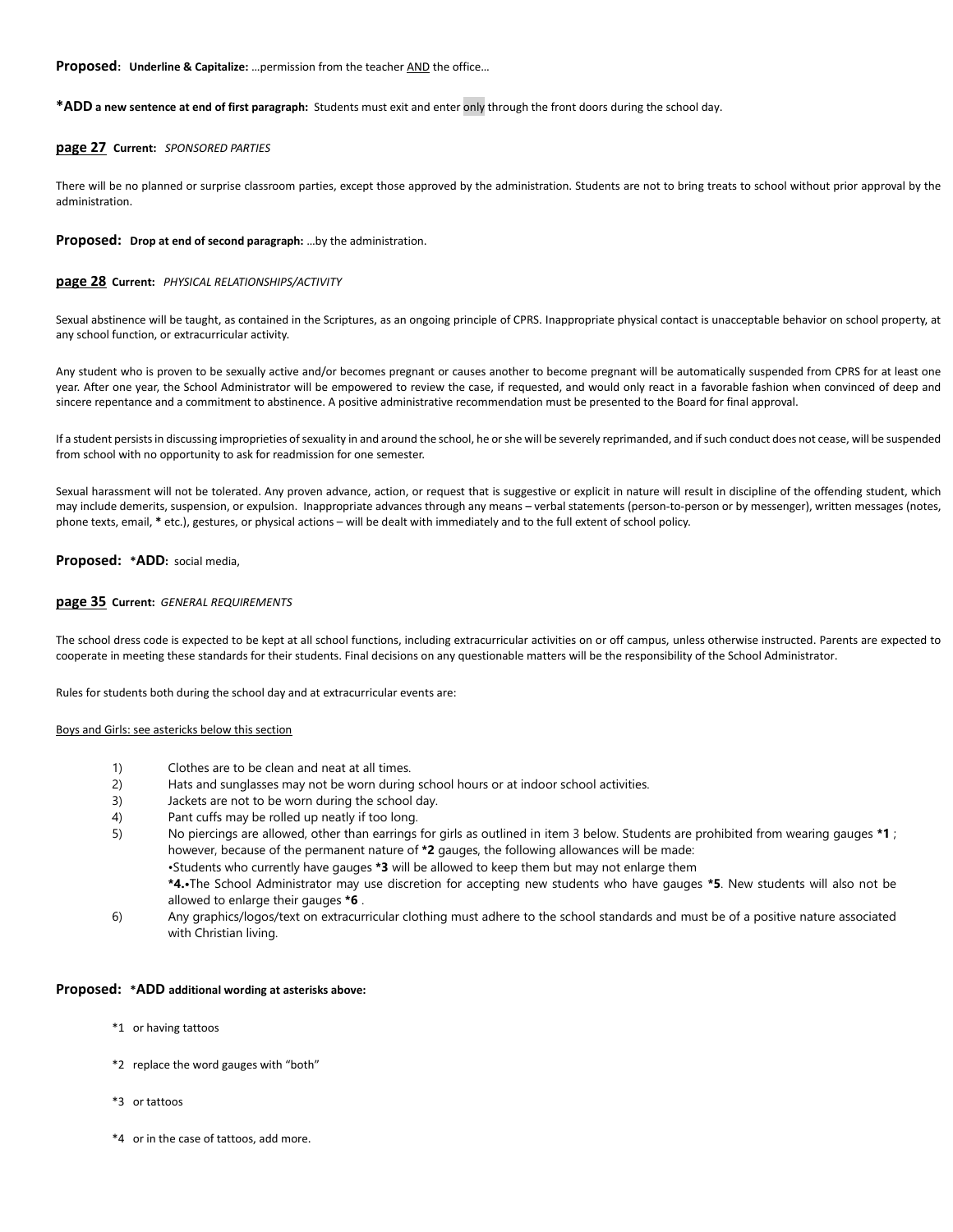- \*5 or tattoos
- \*6 or add additional tattoos. All tattoos will be covered cosmetically or with clothing at all times when at school or any school function.

## **page 38 Current:** *GIRLS' OPTIONAL UNIFORM ITEMS*

These items may be purchased for variety only; they may not be worn on any Mandatory Uniform day:

- \* navy jumper (K-5 th only)
- \* plaid pleated skirt (K-5<sup>th</sup> optional; 6<sup>th</sup>-12<sup>th</sup> mandatory)
- navy or khaki pleated skirt
- \* navy or khaki long skirt w/back panel
- \* navy or khaki pants (black or brown belt is required w/pants)
- red monogrammed short-sleeved polo shirt
- navy or red monogrammed long-sleeved polo shirt
- \* navy monogrammed fleece jacket
- plain, solid color \* white, navy, red, or beige socks
- plain, solid color \* white, navy, or red tights or below-knee leggings
- plain, non-patterned, neutral color nylon hose

Shorts with finished hem edges may be worn under uniforms for modesty. Leggings may not be worn on Picture Day.

**Proposed: ADD:** …black color to list of white, navy, red, or beige sock choices. …black color to list of white, navy, or red tights or below-knee legging choices.

**page 39** Current: These items may be purchased for variety only; they may not be worn on any Mandatory Uniform day:

- \* navy slacks
- \* red monogrammed short-sleeved polo shirt
- \* navy or red monogrammed long-sleeved polo shirt
- \* navy monogrammed fleece jacket
- \* beige, white, or red socks

**Proposed: ADD:** …black color to list of beige, white, or red sock choices.

**page 41 Current:** *EXTRACURRICULAR DRESS CODE*

**CASUAL ACTIVITIES** (Activities include athletic events, some field trips, **\*1** etc.)

#### Girls and boys:

- 1) Students may wear jeans that are solid color, properly fitted, without holes, rips, or tears. Patches must be a solid color and match the jeans. Length may not drag the floor.
- 2) T-shirts may be worn.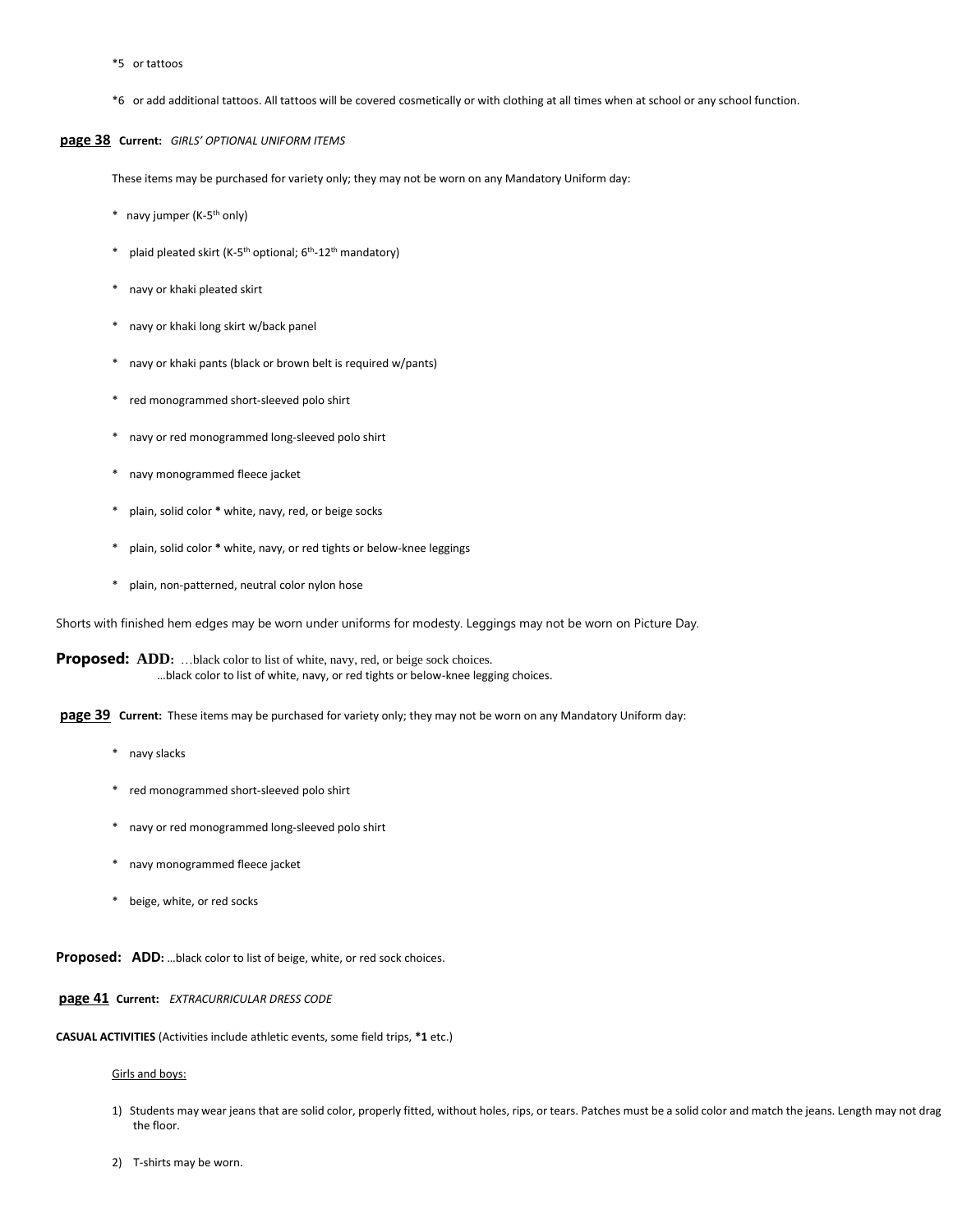- 3) Shorts should be modest, loose fitting, and **\*2** no higher than 4 inches above the knee.
- 4) Tennis shoes may be worn.

## **Proposed: \*ADD:**

- \*1 Casual Dress Day unless it is a special theme, or special event day, etc.)
- \*2 replace "no higher than 4 inches above the knee." with "inseam should measure at least 5 inches."

## **page 47 Current:** *GRADUATION*

**REQUIREMENTS:** Center Place Restoration School requires successful completion of an academic program in excess of the requirements of the state of Missouri. Courses which must be taken in four years at CPRS to graduate are:

| Course                  | # Credits      |
|-------------------------|----------------|
| English                 | 4              |
| History                 | 3              |
| Religion                | 4              |
| Math                    | 3              |
| Science                 | 3              |
| Phys Education          | $\mathbf{1}$   |
| Health                  | $\frac{1}{2}$  |
| Electives               | 4              |
| <b>Practical Arts</b>   | $\overline{1}$ |
| <b>Fine Arts</b>        | $\mathbf{1}$   |
| <b>Personal Finance</b> | $\frac{1}{2}$  |
|                         |                |
| <b>Total credits</b>    | 25             |

Students must meet those graduation requirements that are in force during their freshman year. Students entering after their freshman year will be required to meet current requirements.

## **Proposed: ADD:**

| CLASS 2020, 2021 |           | <b>CLASS 2022</b> | CLASS 2023+ |
|------------------|-----------|-------------------|-------------|
| Course           | # Credits |                   |             |
| English          | 4         |                   |             |
| History          | 3         |                   |             |
| Religion         | 4         |                   |             |